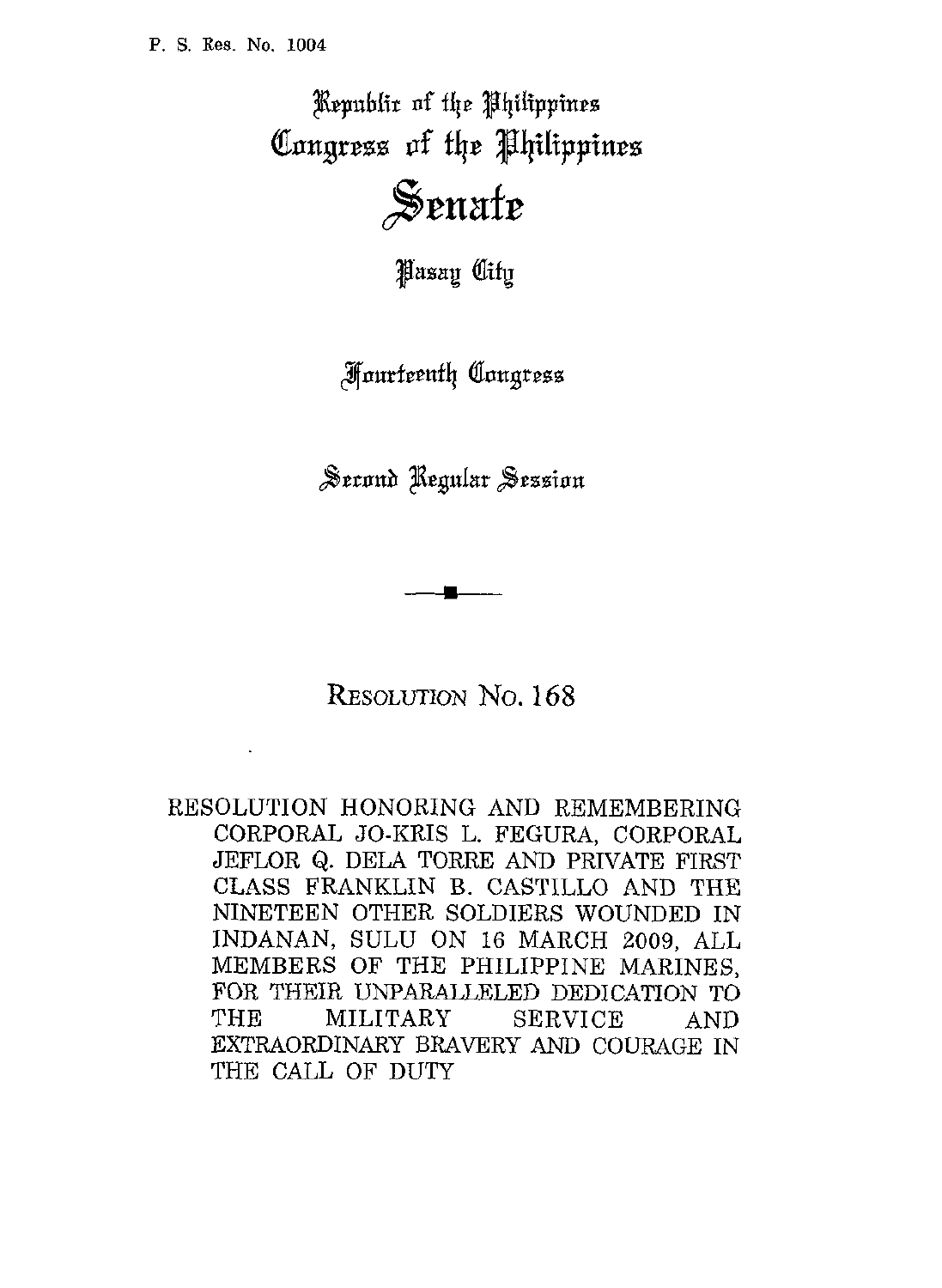WHEREAS, Corporal Jo-Kris L. Fegura, Corporal Jeflor Q. Dela Torre and Private First Class Franklin B. Castillo were among the brave Marines assigned to cordon the Abu Sayyaf which kidnapped Swiss national Andreas Notter, Italian Eugenio Vagni and Filipina Mary Jean Lacaba, all members of the International Committee of the Red Cross (ICRC);

WHEREAS, fighting erupted on 16 March 2008 between government forces and the Abu Sayyaf Group when Abu Sayyaf gunmen led by Albader Parad tried to break out of a loose cordon set up by government forces to box in dozens of the rebel group and their hostages in a hiUy jungle near the town of Indanan, Sulu;

WHEREAS, the bloody encounter between government forces and the Abu Sayyaf Group resulted in the deaths of Corporal Jo-Kris L. Fegura, Corporal Jeflor Q. Dela Torre and Private First Class Franklin B. Castillo and the wounding of **19** other members of the military contingent, namely: Lieutenant Cademer D. Cabrera, Sergeant Leonard0 B. Payba, Sergeant Cresinciano R. Desipeda, Corporal Reydinel T. Dagasgas, Corporal Winston D. Gupaal, Corporal Roland G. Ordanel, Corporal Jolly 0. Espera, Corporal Philip 0. Verzosa, Private First Class Charlie D. Rodriguez, Private First Class Rommel A. Cea, Private First Class Onofre R. Bolante, Private First Class Joel H. Bermejo, Private First Class Ian R. Reobilo, Private First Class Terejohn B. Cadosale, Private First Class Marco A. Torres, Private Eric F. Habla, Private Arne1 **A.** Balnao, Private First Class Rue1 E. Talisio and Private First Class Reymundo T. Olayra;

WHEREAS, Corporal Jo-Kris L. Fegura, Corporal Jeflor Q. Dela Torre and Private First Class Franklin B. Castillo deserve to be honored and remembered for their unparalleled dedication to the service by rendering the ultimate sacrifice of laying down their lives in the call of duty;

WHEREAS, Lieutenant Cademer D. Cabrera, Sergeant Leonard0 B. Payba, Sergeant Cresinciano R. Desipeda, Corporal Fkydinel T. Dagasgas, Corporal Winston D. Gupaal, Corporal Roland G. Ordanel, Corporal Jolly 0. Espera, Corporal Philip 0. Verzosa, Private First Class Charlie D. Rodriguez, Private First Class Rommel **A.** Cea, Private First Class Onofre E. Bolante, Private First Class Joel H. Bermejo, Private First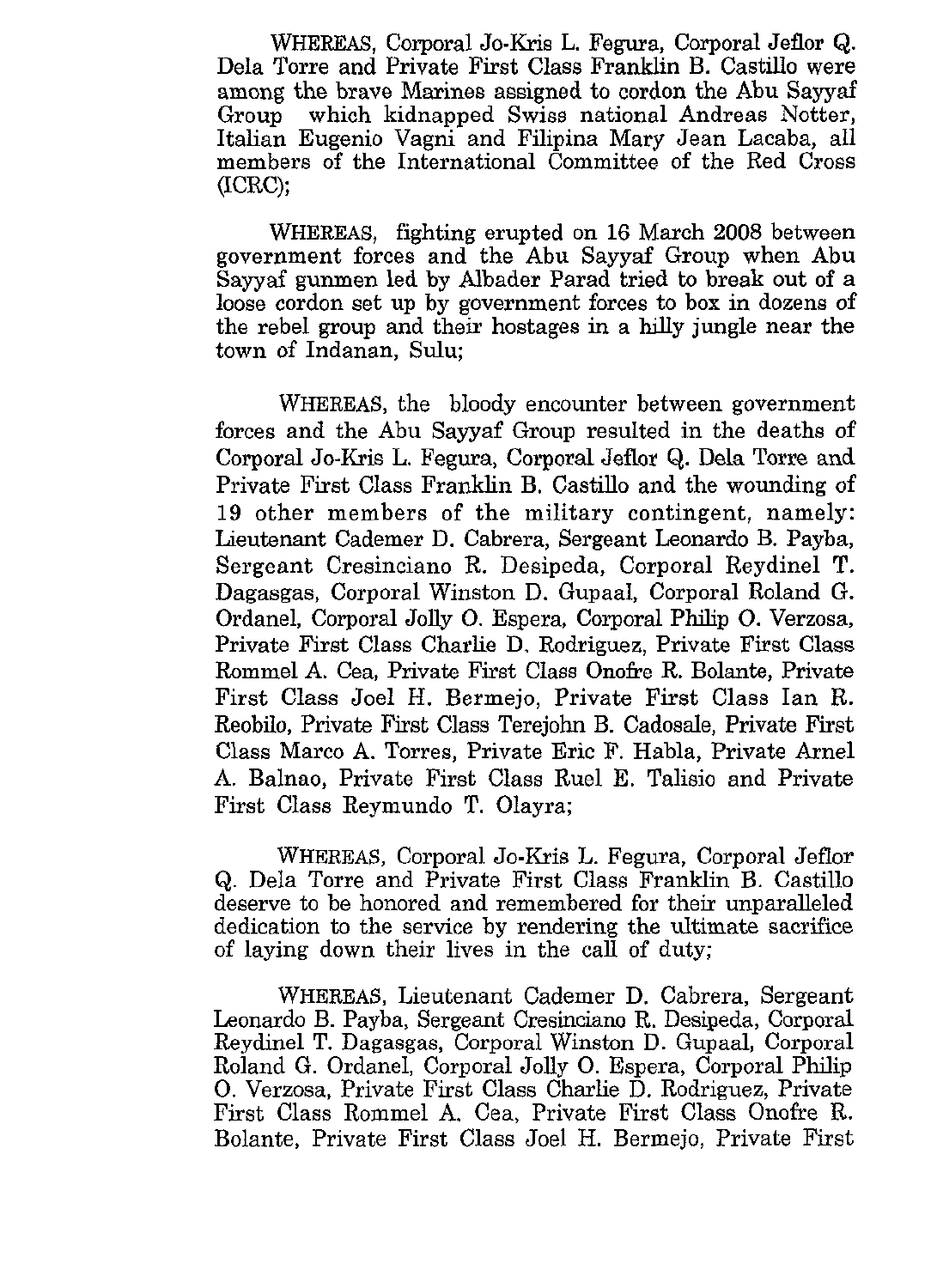Class Ian R. Reobilo, Private First Class Terejohn B. Cadosale, Private First Class Marco **A.** Torres, Private Eric F. Habla, Private Arnel **A.** Balnao, Private First Class Ruel E. Talisio and Private First Class Reymundo T. Olayra deserve to be honored for their bravery and dedication to the service: Now, therefore, be it

*Resolved by the Senate, as it is hereby resolved,* That:

**(1)** The Philippine Senate proudly honor and remember Corporal Jo-Kris L. Fegura, Corporal Jeflor Q. Dela Torre and Private First Class Franklin B. Castillo, for their valiant efforts *to* defend and uphold the peace and order situation in Mindanao;

**(2)** The Philippine Senate proudly recognize and commend Lieutenant Cademer D. Cabrera, Sergeant Leonardo B. Payba, Sergeant Cresinciano R. Desipeda, Corporal Reydinel T. Dagasgas, Corporal Winston D. Gupaal, Corporal Roland G. Ordanel, Corporal Jolly *0.* Espera, Corporal Philip 0. Verzosa, Private First Class Charlie D. Rodriguez, Private First Class Rommel **A.** Cea, Private First Class Onofre R. Bolante, Private First Class Joel H. Bermejo, Private First Class Ian R. Reobilo, Private First Class Terejohn B. Cadosale, Private First Class Marco **A.** Torres, Private Eric F. Habla, Private Arnel **A.** Balnao, Private First Class Ruel E. Talisio and Private First Class Reymundo T. Olayra, for their bravery and dedication in maintaining the peace and continuing the government's efforts in curbing kidnapping incidents in the country;

*Resolved, further,* To provide copies of this Resolution to the families of Corporal Jo-Kris L. Fegura, Corporal Jeflor Q. Dela Torre and Private First Class Franklin B. Castillo; Lieutenant Cademer D. Cabrera, Sergeant Leonardo B. Payba, Sergeant Cresinciano R. Desipeda, Corporal Reydinel T. Dagasgas, Corporal Winston D. Gupaal, Corporal Roland G. Ordanel, Corporal Jolly 0. Espera, Corporal Philip *0.* Verzosa, Private First Class Charlie D. Rodriguez, Private First Class Rommel **A.** Cea, Private First Class Onofie R. Bolante, Private First Class Joel H. Bermejo, Private First Class Ian R.